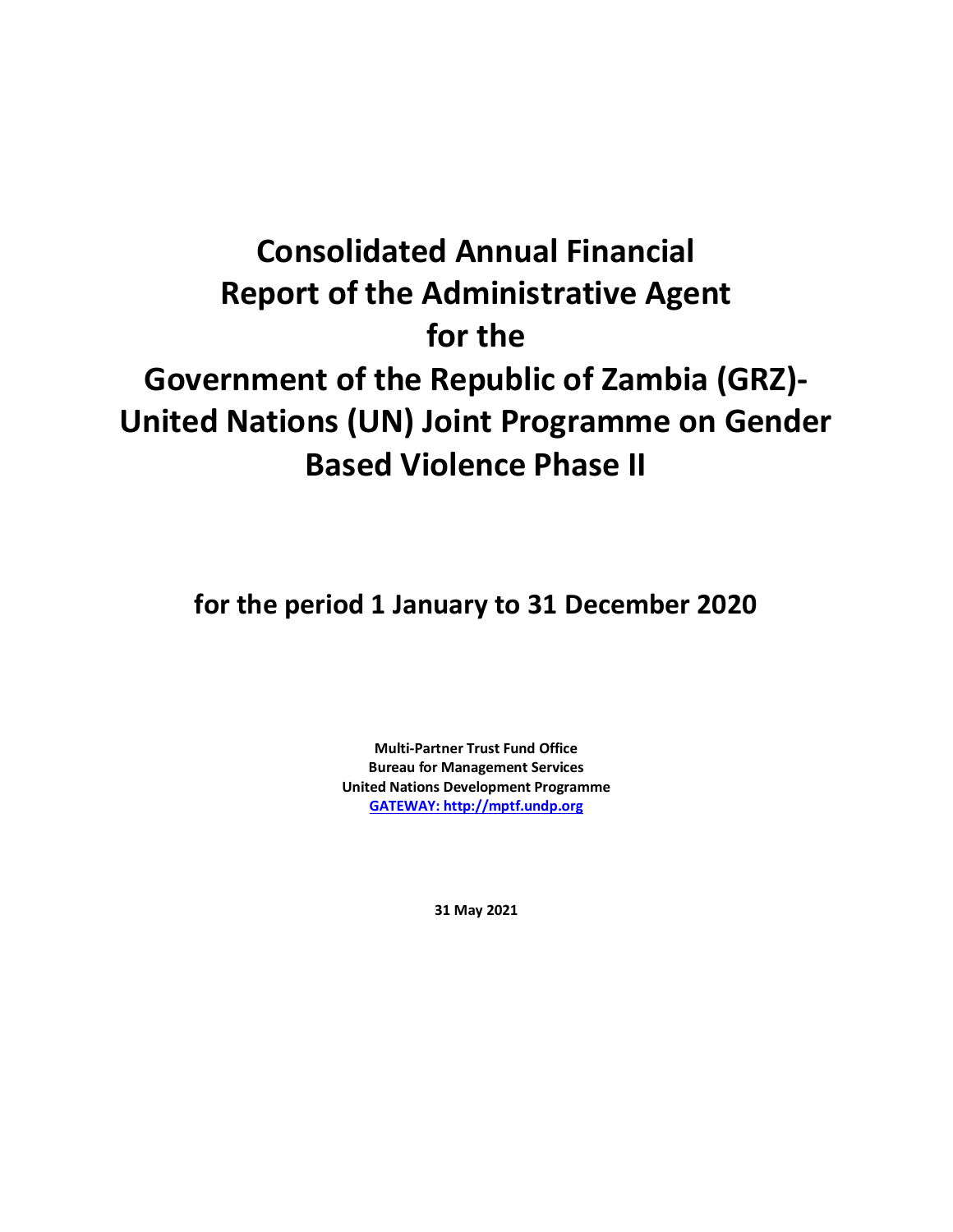#### <span id="page-1-0"></span>**PARTICIPATING ORGANIZATIONS CONTRIBUTORS**



International Labour Organisation



International Organisation for Migration



United Nations Development Programme



United Nations Population Fund



United Nations Children's Fund

<span id="page-1-1"></span>

SWEDISH INTERNATIONAL DEVELOPMENT COOPERATION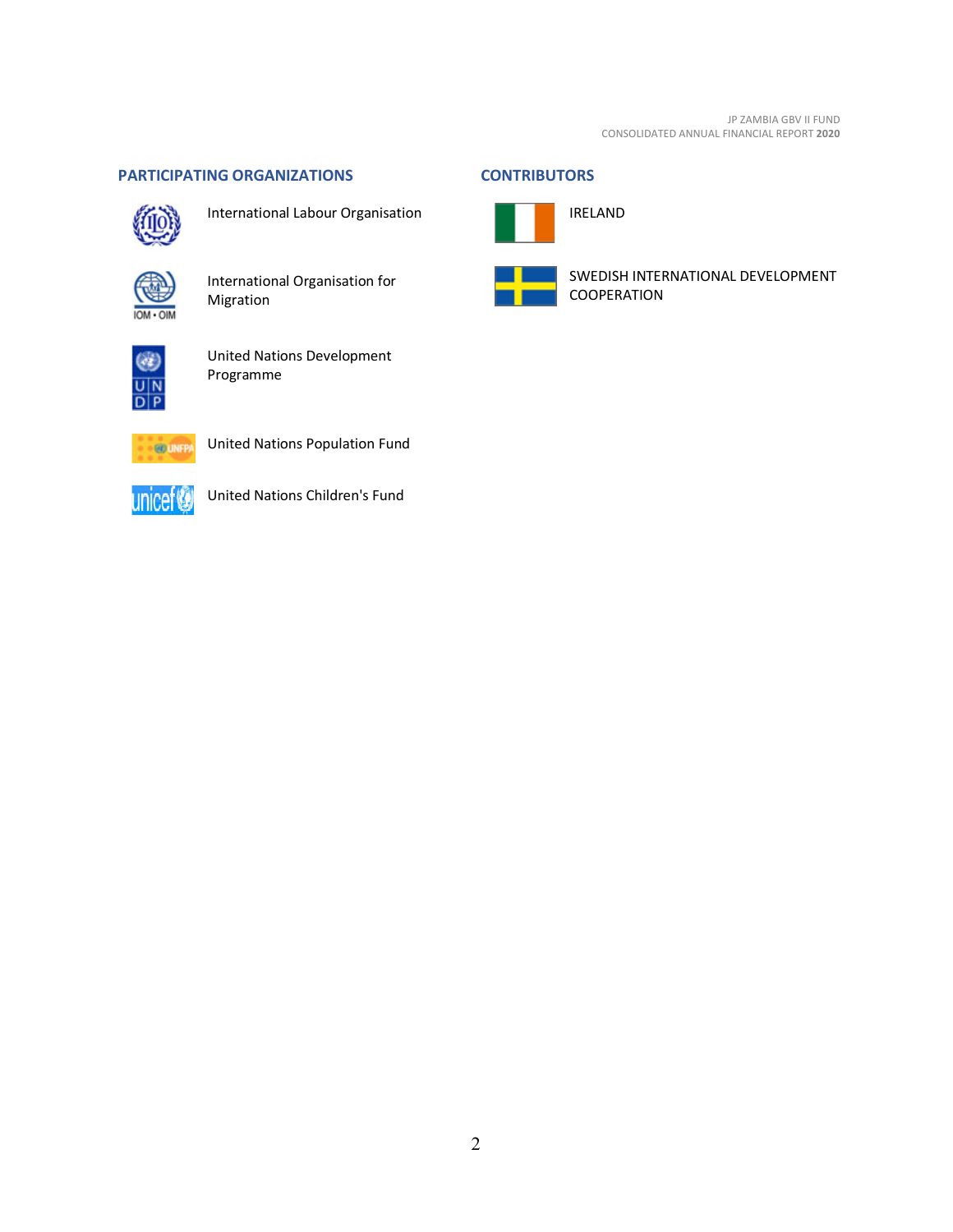#### <span id="page-2-0"></span>**DEFINITIONS**

#### **Allocation**

Amount approved by the Steering Committee for a project/programme.

#### **Approved Project/Programme**

A project/programme including budget, etc., that is approved by the Steering Committee for fund allocation purposes.

#### **Contributor Commitment**

Amount(s) committed by a donor to a Fund in a signed Standard Administrative Arrangement with the UNDP Multi-Partner Trust Fund Office (MPTF Office), in its capacity as the Administrative Agent. A commitment may be paid or pending payment.

#### **Contributor Deposit**

Cash deposit received by the MPTF Office for the Fund from a contributor in accordance with a signed Standard Administrative Arrangement.

#### **Delivery Rate**

The percentage of funds that have been utilized, calculated by comparing expenditures reported by a Participating Organization against the 'net funded amount'.

#### **Indirect Support Costs**

A general cost that cannot be directly related to any particular programme or activity of the Participating Organizations. UNDG policy establishes a fixed indirect cost rate of 7% of programmable costs.

#### **Net Funded Amount**

Amount transferred to a Participating Organization less any refunds transferred back to the MPTF Office by a Participating Organization.

#### **Participating Organization**

A UN Organization or other inter-governmental Organization that is an implementing partner in a Fund, as represented by signing a Memorandum of Understanding (MOU) with the MPTF Office for a particular Fund.

#### **Project Expenditure**

The sum of expenses and/or expenditure reported by all Participating Organizations for a Fund irrespective of which basis of accounting each Participating Organization follows for donor reporting.

#### **Project Financial Closure**

A project or programme is considered financially closed when all financial obligations of an operationally completed project or programme have been settled, and no further financial charges may be incurred.

#### **Project Operational Closure**

A project or programme is considered operationally closed when all programmatic activities for which Participating Organization(s) received funding have been completed.

#### **Project Start Date**

Date of transfer of first instalment from the MPTF Office to the Participating Organization.

#### **Total Approved Budget**

This represents the cumulative amount of allocations approved by the Steering Committee.

#### **US Dollar Amount**

The financial data in the report is recorded in US Dollars and due to rounding off of numbers, the totals may not add up.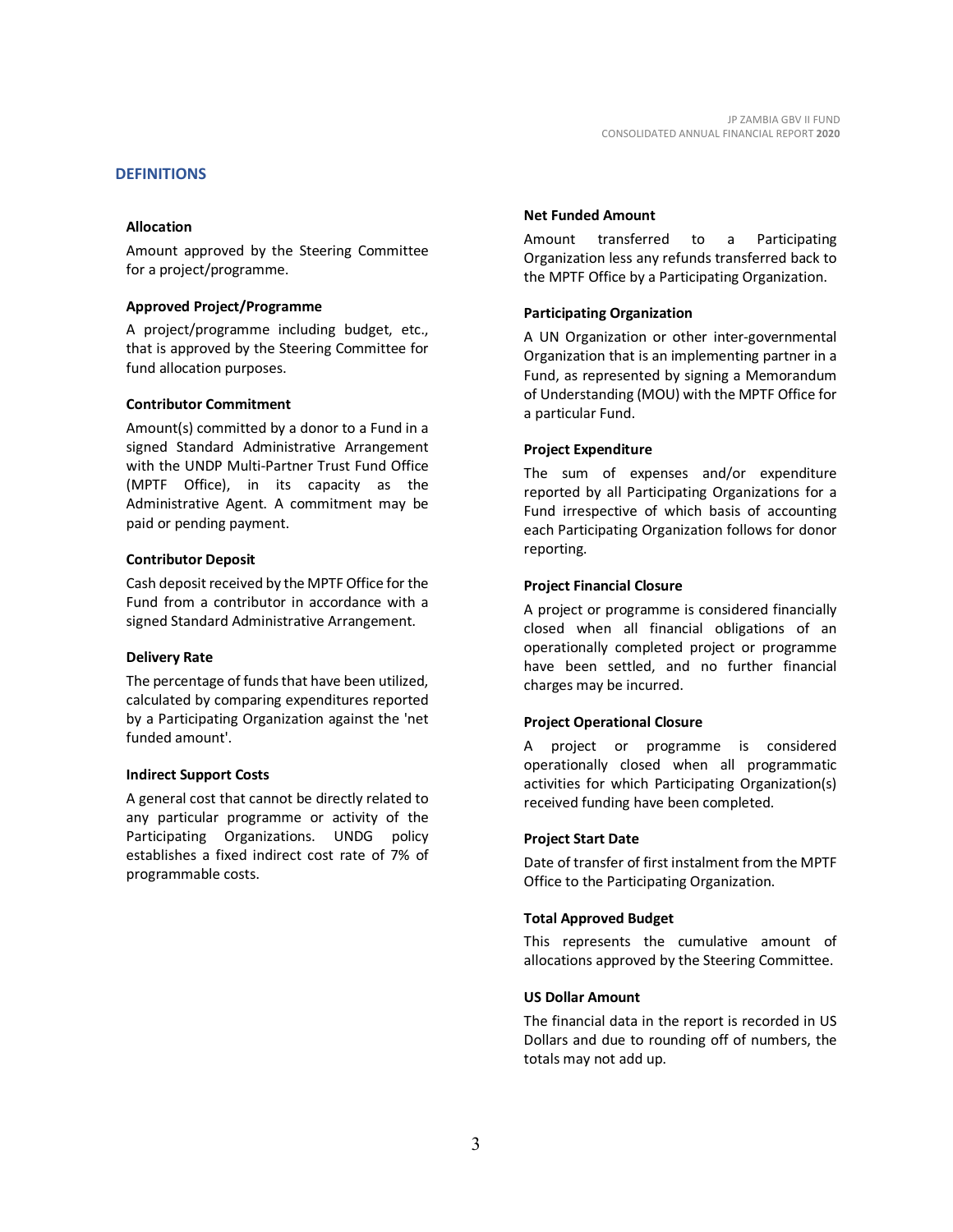## **Table of Contents**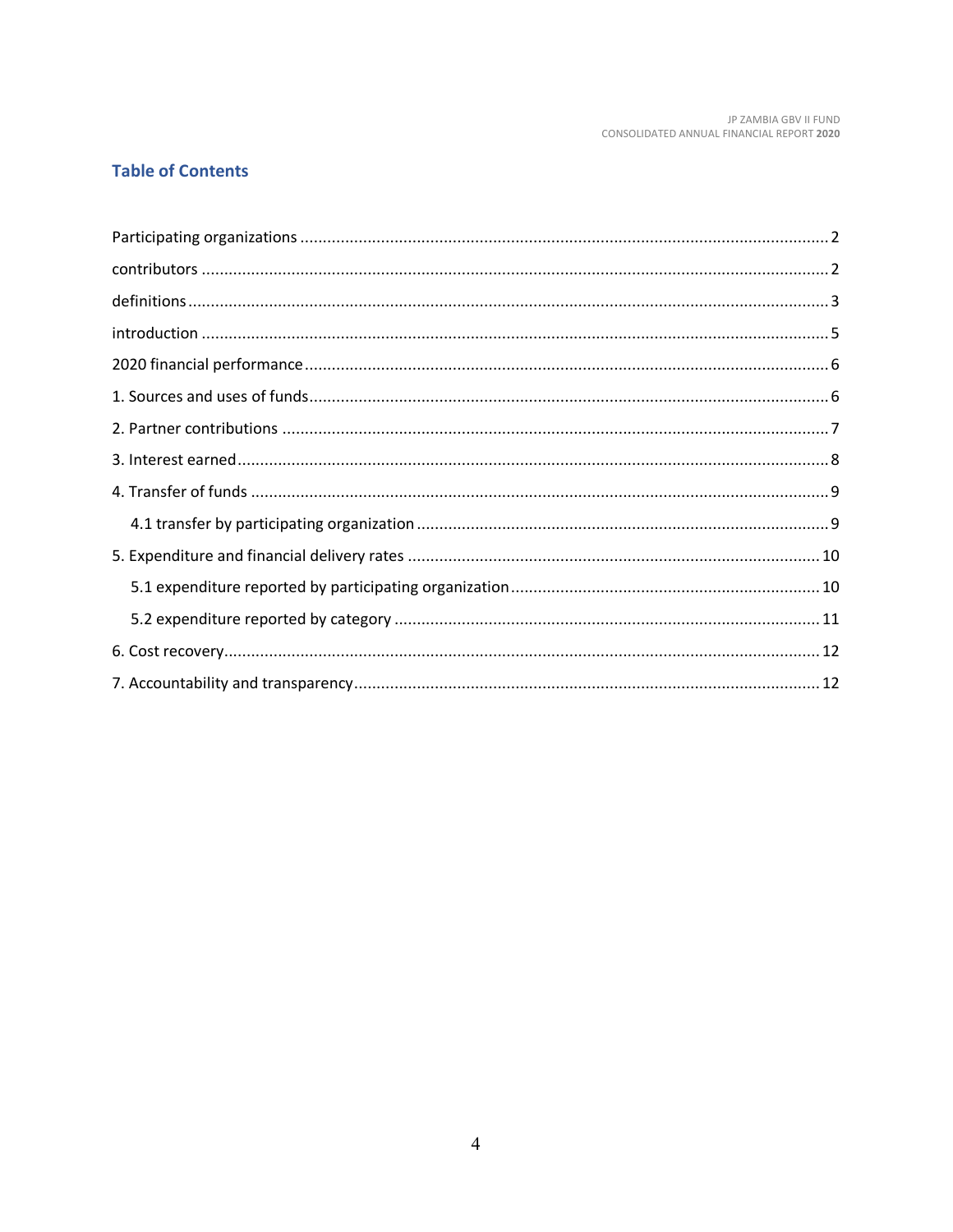#### <span id="page-4-0"></span>**INTRODUCTION**

This Consolidated Annual Financial Report of the **JP Zambia GBV II Fund** is prepared by the United Nations Development Programme (UNDP) Multi-Partner Trust Fund Office (MPTF Office) in fulfillment of its obligations as Administrative Agent, as per the terms of Reference (TOR), the Memorandum of Understanding (MOU) signed between the UNDP MPTF Office and the Participating Organizations, and the Standard Administrative Arrangement (SAA) signed with contributors.

The MPTF Office, as Administrative Agent, is responsible for concluding an MOU with Participating Organizations and SAAs with contributors. It receives, administers and

manages contributions, and disburses these funds to the Participating Organizations. The Administrative Agent prepares and submits annual consolidated financial reports, as well as regular financial statements, for transmission to contributors.

This consolidated financial report covers the period 1 January to 31 December **2020** and provides financial data on progress made in the implementation of projects of the **JP Zambia GBV II Fund**. It is posted on the MPTF Office GATEWAY [\(http://mptf.undp.org/factsheet/fund/JZM10\)](http://mptf.undp.org/factsheet/fund/JZM10).

The financial data in the report is recorded in US Dollars and due to rounding off of numbers, the totals may not add up.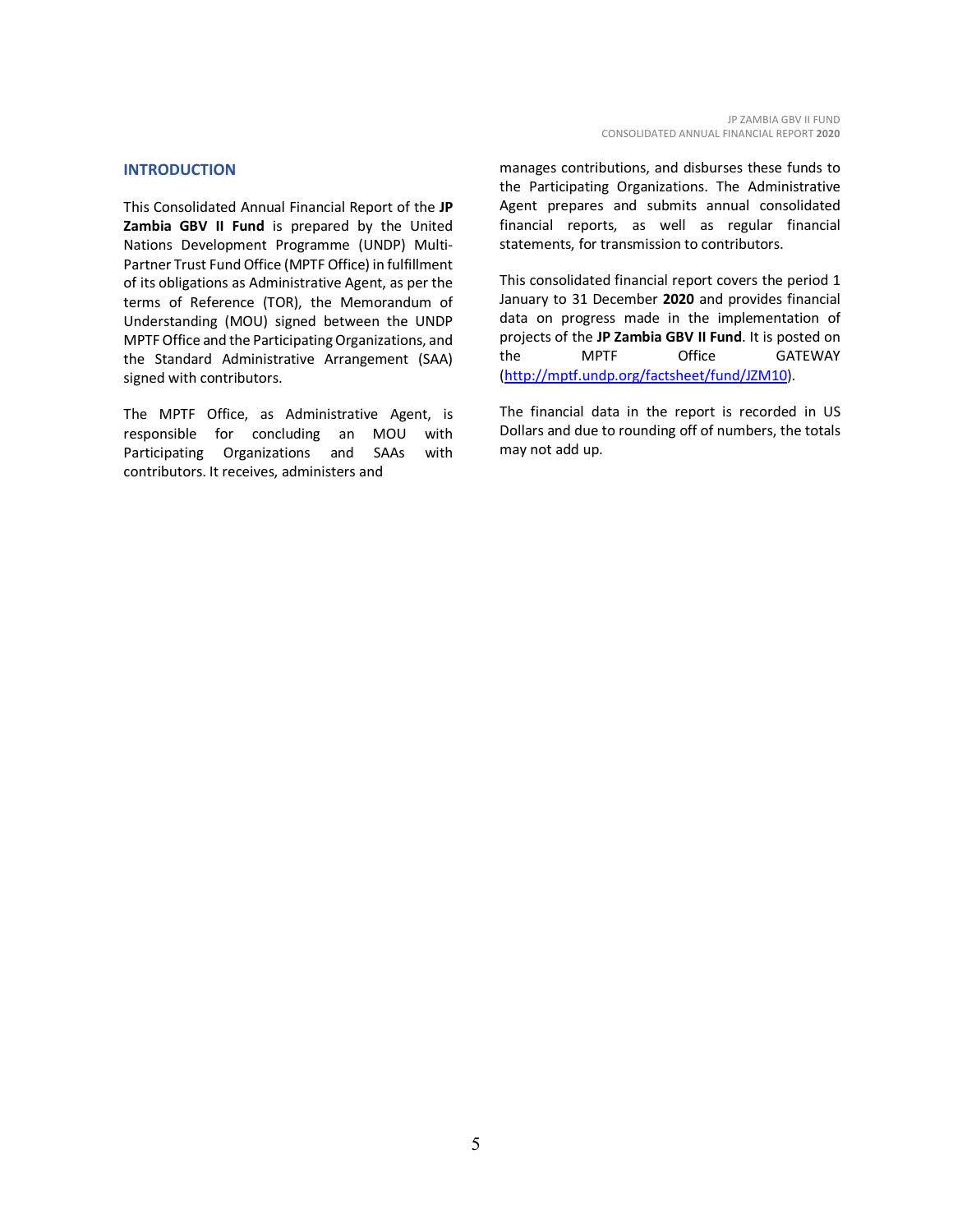#### <span id="page-5-0"></span>**2020 FINANCIAL PERFORMANCE**

This chapter presents financial data and analysis of the **JP Zambia GBV II Fund** using the pass-through funding modality as of 31 December **2020**. Financial information for this Fund is also available on the MPTF Office GATEWAY, at the following address: [http://mptf.undp.org/factsheet/fund/JZM10.](http://mptf.undp.org/factsheet/fund/JZM10)

#### <span id="page-5-1"></span>**1. SOURCES AND USES OF FUNDS**

As of 31 December **2020**, **2** contributors deposited US\$ **3,056,712** in contributions and US\$ **5,479** was earned in interest.

The cumulative source of funds was US\$ **3,062,191** (see respectively, Tables 2 and 3).

Of this amount, US\$ **1,472,209** has been net funded to **5** Participating Organizations, of which US\$ **1,140,467** has been reported as expenditure. The Administrative Agent fee has been charged at the approved rate of 1% on deposits and amounts to US\$ **30,567**. Table 1 provides an overview of the overall sources, uses, and balance of the **JP Zambia GBV II Fund** as of 31 December 2020.

#### **Table 1. Financial Overview, as of 31 December 2020 (in US Dollars)**

|                                                                 | Annual 2019 | Annual 2020 | <b>Cumulative</b> |
|-----------------------------------------------------------------|-------------|-------------|-------------------|
| <b>Sources of Funds</b>                                         |             |             |                   |
| Contributions from donors                                       | 427,806     | 2,628,906   | 3,056,712         |
| Fund Earned Interest and Investment Income                      | 721         | 4,758       | 5,479             |
| Interest Income received from Participating Organizations       |             |             |                   |
| Refunds by Administrative Agent to Contributors                 |             |             |                   |
| Fund balance transferred to another MDTF                        |             |             |                   |
| Other Income                                                    |             |             |                   |
| <b>Total: Sources of Funds</b>                                  | 428,527     | 2,633,665   | 3,062,191         |
| <b>Use of Funds</b>                                             |             |             |                   |
| <b>Transfers to Participating Organizations</b>                 |             | 1,472,209   | 1,472,209         |
| Refunds received from Participating Organizations               |             |             |                   |
| <b>Net Funded Amount</b>                                        |             | 1,472,209   | 1,472,209         |
| <b>Administrative Agent Fees</b>                                | 4,278       | 26,289      | 30,567            |
| Direct Costs: (Steering Committee, Secretariatetc.)             |             |             |                   |
| <b>Bank Charges</b>                                             | 1           | 51          | 51                |
| <b>Other Expenditures</b>                                       |             |             |                   |
| <b>Total: Uses of Funds</b>                                     | 4,279       | 1,498,549   | 1,502,828         |
| Change in Fund cash balance with Administrative Agent           | 424,248     | 1,135,116   | 1,559,364         |
| Opening Fund balance (1 January)                                |             | 424,248     |                   |
| <b>Closing Fund balance (31 December)</b>                       | 424,248     | 1,559,364   | 1,559,364         |
| Net Funded Amount (Includes Direct Cost)                        |             | 1,472,209   | 1,472,209         |
| Participating Organizations' Expenditure (Includes Direct Cost) |             | 1,140,467   | 1,140,467         |
| <b>Balance of Funds with Participating Organizations</b>        |             |             | 331,742           |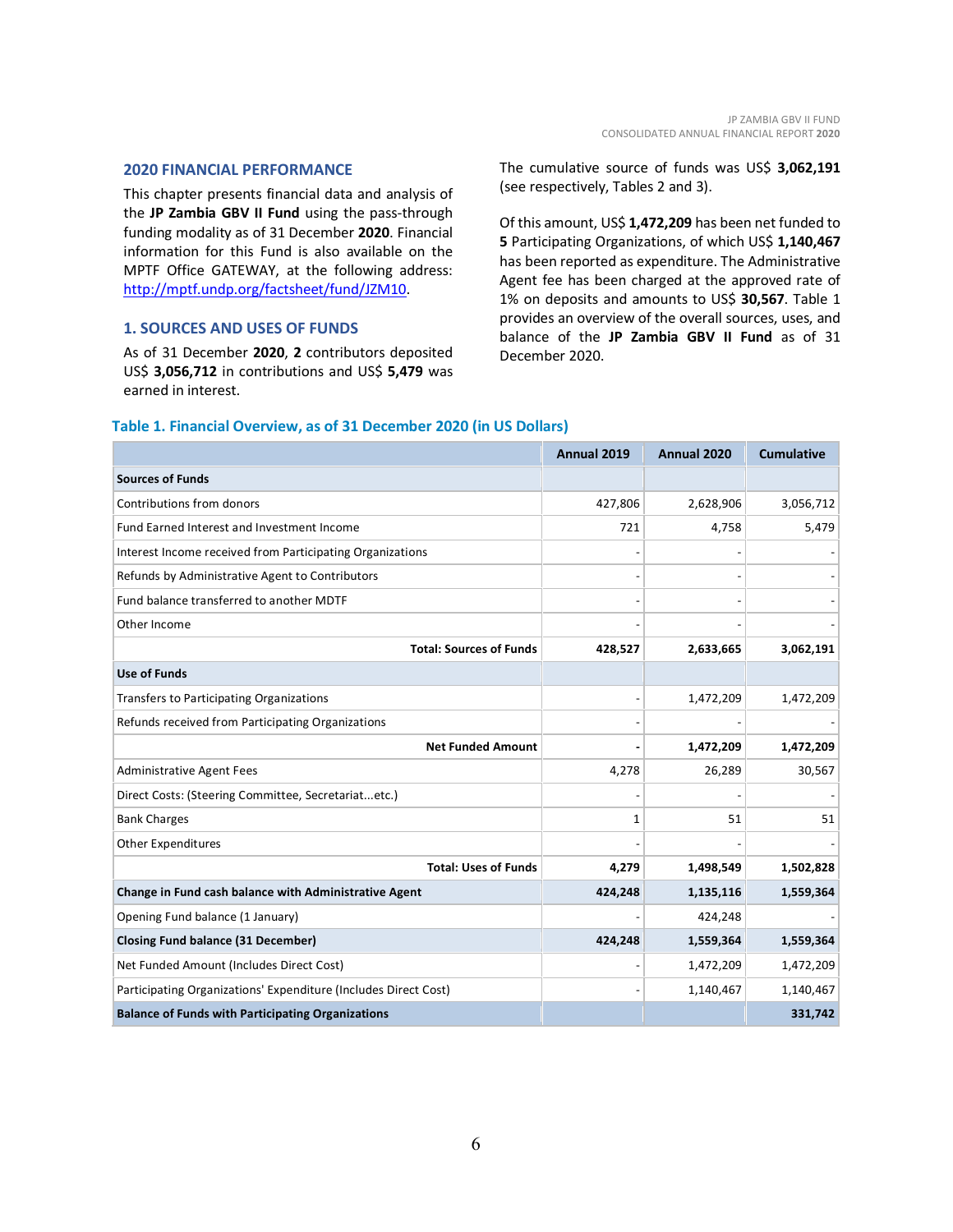#### <span id="page-6-0"></span>**2. PARTNER CONTRIBUTIONS**

Table 2 provides information on cumulative contributions received from all contributors to this Fund as of 31 December **2020**.

The **JP Zambia GBV II Fund** is currently being financed by **2** contributors, as listed in the table below.

The table below includes commitments made up to 31 December **2020** through signed Standard Administrative Agreements, and deposits made through **2020**. It does not include commitments that were made to the fund beyond **2020**.

#### **Table 2. Contributors' Commitments and Deposits, as of 31 December 2020 (in US Dollars)**

| <b>Contributors</b>                           | <b>Total</b><br><b>Commitments</b> | <b>Prior Years</b><br>as of 31-Dec-2019<br><b>Deposits</b> | <b>Current Year</b><br>Jan-Dec-2020<br><b>Deposits</b> | <b>Total</b><br><b>Deposits</b> |
|-----------------------------------------------|------------------------------------|------------------------------------------------------------|--------------------------------------------------------|---------------------------------|
| <b>IRELAND</b>                                | 1,071,251                          | 427,806                                                    | 643.445                                                | 1,071,251                       |
| SWEDISH INTERNATIONAL DEVELOPMENT COOPERATION | 3,162,435                          |                                                            | 1.985.461                                              | 1,985,461                       |
| <b>Grand Total</b>                            | 4,233,686                          | 427,806                                                    | 2,628,906                                              | 3,056,712                       |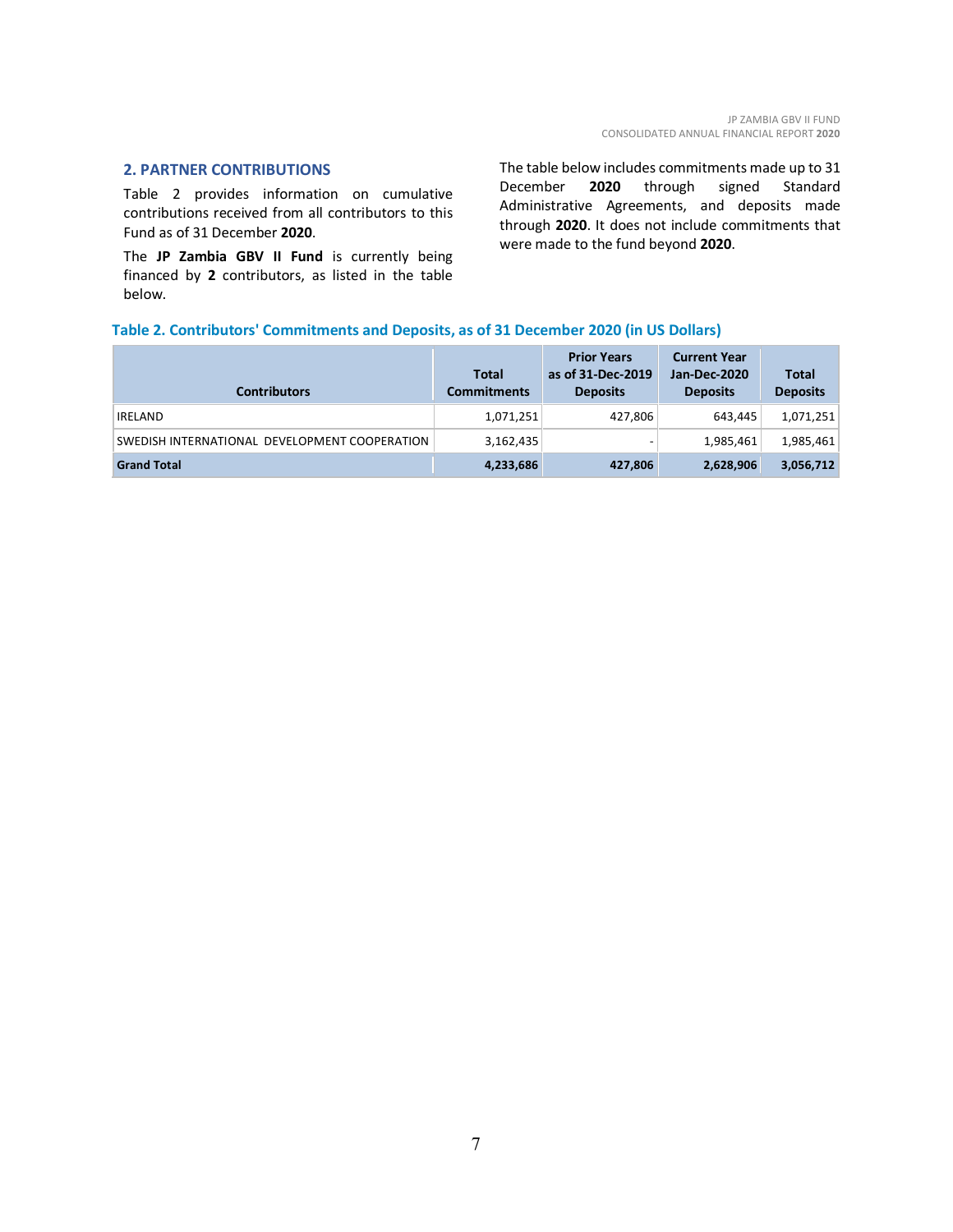#### <span id="page-7-0"></span>**3. INTEREST EARNED**

Interest income is earned in two ways: 1) on the balance of funds held by the Administrative Agent (Fund earned interest), and 2) on the balance of funds held by the Participating Organizations (Agency earned interest) where their Financial Regulations and Rules allow return of interest to the AA.

As of 31 December **2020**, Fund earned interest amounts to US\$ **5,479**.

Details are provided in the table below.

#### **Table 3. Sources of Interest and Investment Income, as of 31 December 2020 (in US Dollars)**

| <b>Interest Earned</b>                     | <b>Prior Years</b><br>as of 31-Dec-2019 | <b>Current Year</b><br>Jan-Dec-2020 | <b>Total</b> |
|--------------------------------------------|-----------------------------------------|-------------------------------------|--------------|
| <b>Administrative Agent</b>                |                                         |                                     |              |
| Fund Earned Interest and Investment Income | 721                                     | 4,758                               | 5,479        |
| <b>Total: Fund Earned Interest</b>         | 721                                     | 4,758                               | 5,479        |
| <b>Participating Organization</b>          |                                         |                                     |              |
| <b>Total: Agency earned interest</b>       |                                         |                                     |              |
| <b>Grand Total</b>                         | 721                                     | 4,758                               | 5,479        |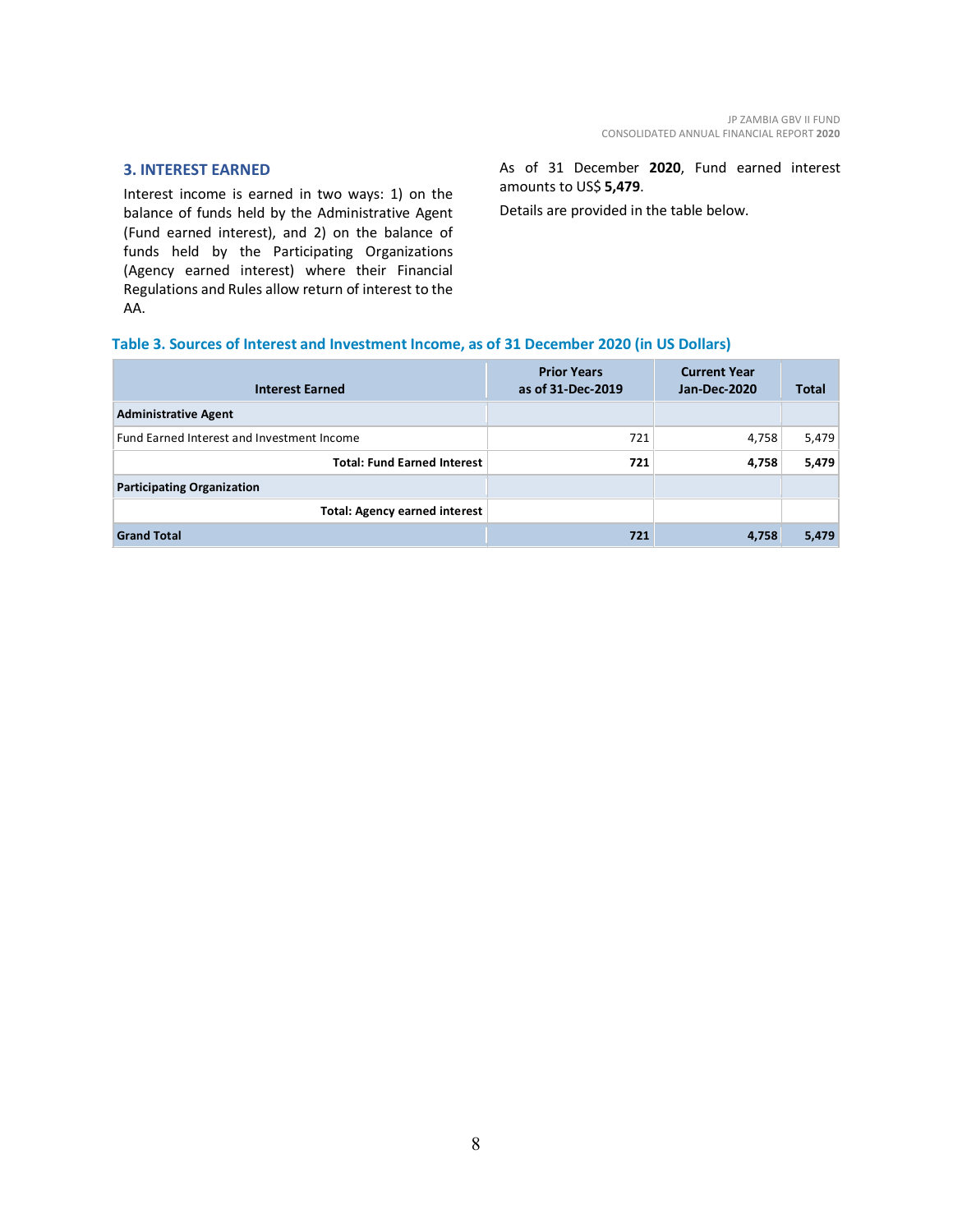#### <span id="page-8-0"></span>**4. TRANSFER OF FUNDS**

Allocations to Participating Organizations are approved by the Steering Committee and disbursed by the Administrative Agent. As of 31 December **2020**, the AA has transferred US\$ **1,472,209** to **5** Participating Organizations (see list below).

#### <span id="page-8-1"></span>4.1 TRANSFER BY PARTICIPATING ORGANIZATION

Table 4.1 provides additional information on the refunds received by the MPTF Office, and the net funded amount for each of the Participating Organizations.

### **Table 4. Transfer, Refund, and Net Funded Amount by Participating Organization, as of 31 December 2020 (in US Dollars)**

| Participating<br><b>Organization</b> | Prior Years as of 31-Dec-2019 |                |                   | <b>Current Year Jan-Dec-2020</b> |                |                   | <b>Total</b>     |                |                   |
|--------------------------------------|-------------------------------|----------------|-------------------|----------------------------------|----------------|-------------------|------------------|----------------|-------------------|
|                                      | <b>Transfers</b>              | <b>Refunds</b> | <b>Net Funded</b> | <b>Transfers</b>                 | <b>Refunds</b> | <b>Net Funded</b> | <b>Transfers</b> | <b>Refunds</b> | <b>Net Funded</b> |
| <b>ILO</b>                           |                               |                |                   | 93,876                           |                | 93,876            | 93,876           |                | 93,876            |
| <b>IOM</b>                           |                               |                |                   | 284,500                          |                | 284,500           | 284,500          |                | 284,500           |
| <b>UNDP</b>                          |                               |                |                   | 597,860                          |                | 597,860           | 597,860          |                | 597,860           |
| <b>UNFPA</b>                         |                               |                |                   | 209,803                          |                | 209,803           | 209,803          |                | 209,803           |
| <b>UNICEF</b>                        |                               |                |                   | 286,170                          |                | 286,170           | 286.170          |                | 286,170           |
| <b>Grand Total</b>                   |                               |                |                   | 1,472,209                        |                | 1,472,209         | 1,472,209        |                | 1,472,209         |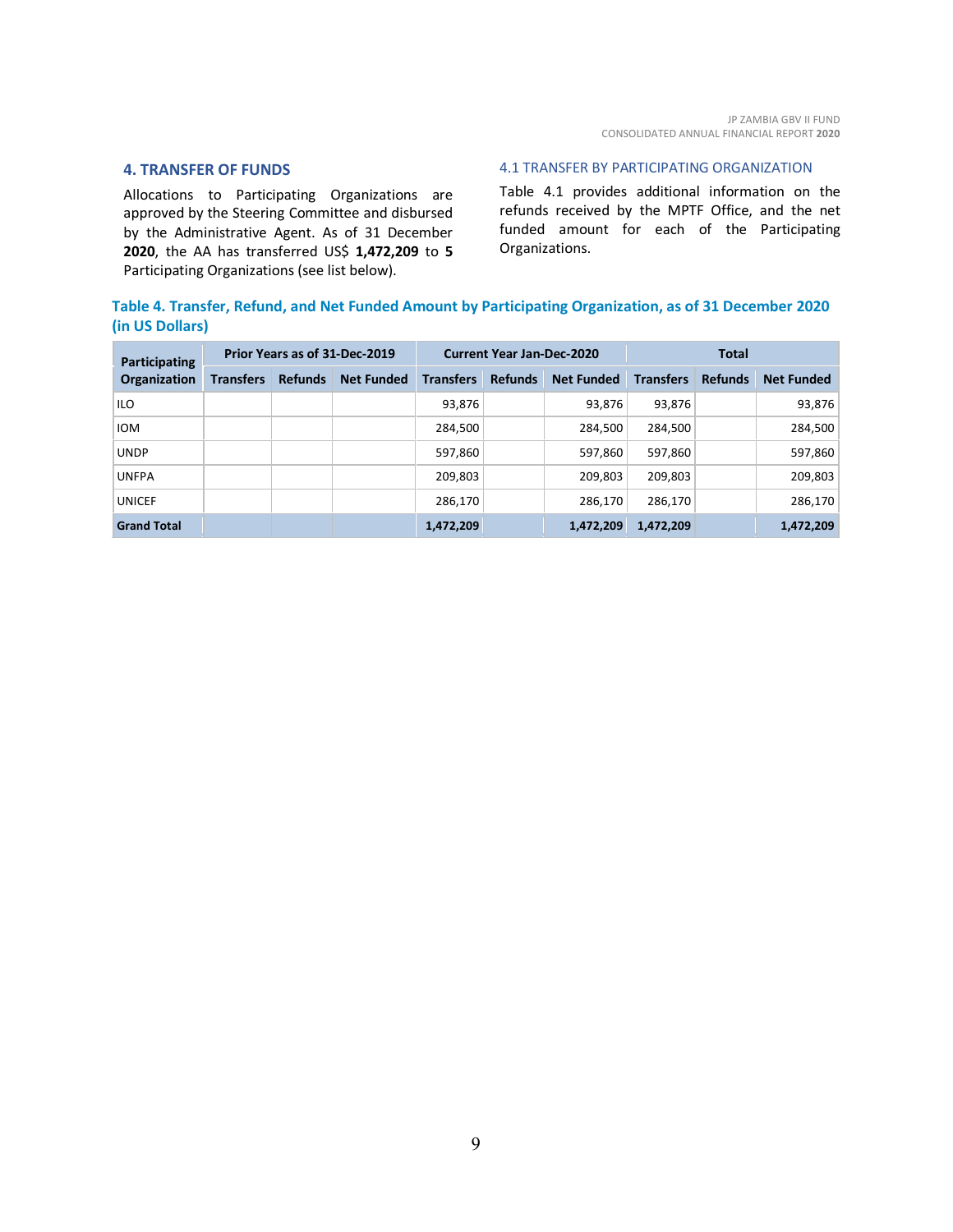#### <span id="page-9-0"></span>**5. EXPENDITURE AND FINANCIAL DELIVERY RATES**

All final expenditures reported for the year **2020** were submitted by the Headquarters of the Participating Organizations. These were consolidated by the MPTF Office.

Project expenditures are incurred and monitored by each Participating Organization, and are reported as per the agreed upon categories for inter-agency harmonized reporting. The reported expenditures were submitted via the MPTF Office's online expenditure reporting tool. The **2020** expenditure data has been posted on the MPTF Office GATEWAY at [http://mptf.undp.org/factsheet/fund/JZM10.](http://mptf.undp.org/factsheet/fund/JZM10)

#### <span id="page-9-1"></span>5.1 EXPENDITURE REPORTED BY PARTICIPATING **ORGANIZATION**

In **2020**, US\$ **1,472,209** was net funded to Participating Organizations, and US\$ 1,140,467 was reported in expenditure.

As shown in table below, the cumulative net funded amount is US\$ **1,472,209** and cumulative expenditures reported by the Participating Organizations amount to US\$ **1,140,467**. This equates to an overall Fund expenditure delivery rate of **77** percent.

#### **Table 5.1. Net Funded Amount, Reported Expenditure, and Financial Delivery by Participating Organization, as of 31 December 2020 (in US Dollars)**

|                               |                    |                             | <b>Expenditure</b>                      |                                            |                   |                           |
|-------------------------------|--------------------|-----------------------------|-----------------------------------------|--------------------------------------------|-------------------|---------------------------|
| Participating<br>Organization | Approved<br>Amount | <b>Net Funded</b><br>Amount | <b>Prior Years</b><br>as of 31-Dec-2019 | <b>Current Year</b><br><b>Jan-Dec-2020</b> | <b>Cumulative</b> | <b>Delivery Rate</b><br>% |
| <b>ILO</b>                    | 93,876             | 93,876                      |                                         | 31,742                                     | 31,742            | 33.81                     |
| <b>IOM</b>                    | 284.500            | 284.500                     |                                         | 127,886                                    | 127,886           | 44.95                     |
| <b>UNDP</b>                   | 597,860            | 597,860                     |                                         | 561,124                                    | 561,124           | 93.86                     |
| <b>UNFPA</b>                  | 209,803            | 209,803                     |                                         | 195,487                                    | 195,487           | 93.18                     |
| <b>UNICEF</b>                 | 286.170            | 286.170                     |                                         | 224.229                                    | 224.229           | 78.36                     |
| <b>Grand Total</b>            | 1,472,209          | 1,472,209                   |                                         | 1,140,467                                  | 1,140,467         | 77.47                     |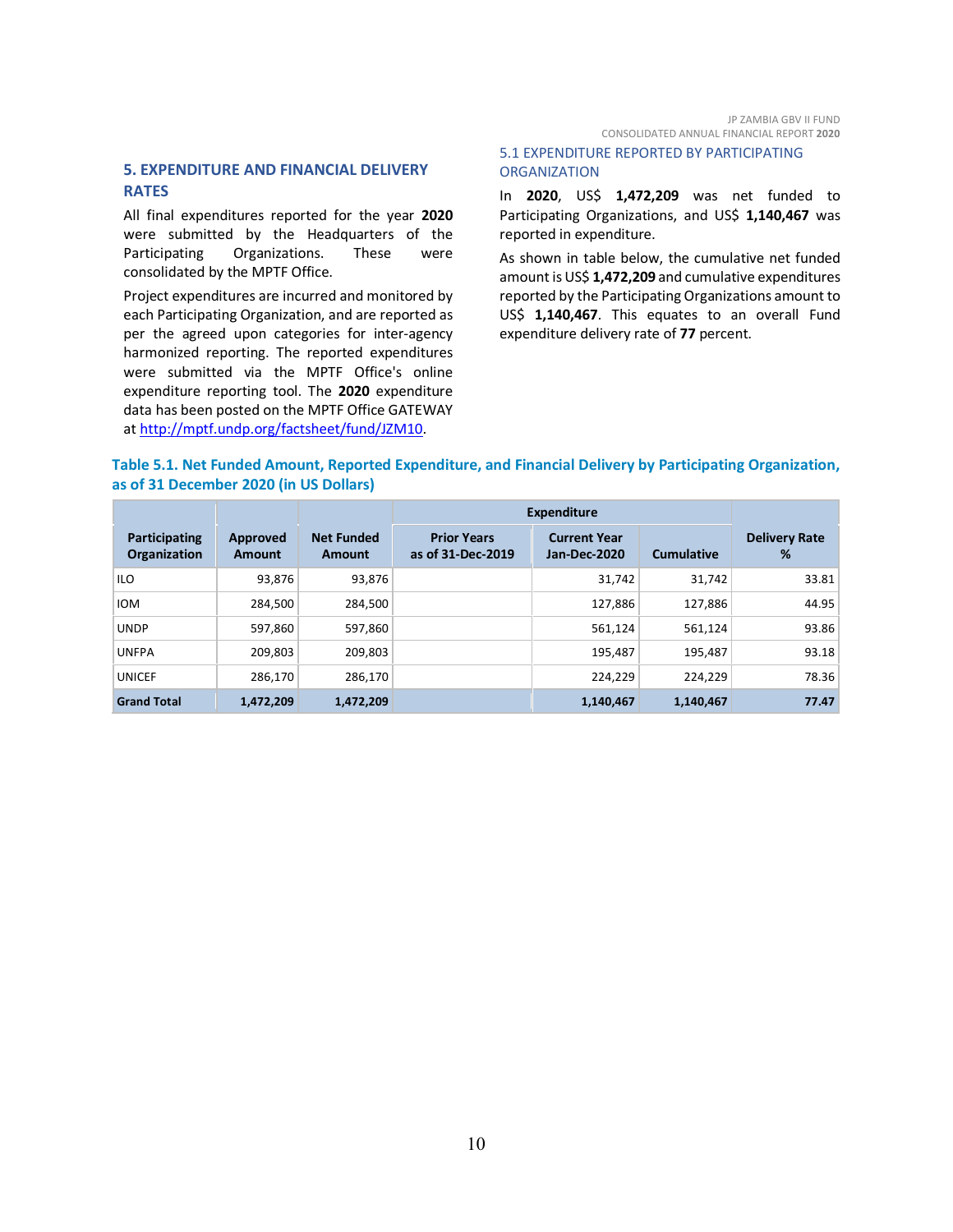#### <span id="page-10-0"></span>5.2 EXPENDITURE REPORTED BY CATEGORY

Project expenditures are incurred and monitored by each Participating Organization and are reported as per the agreed categories for inter-agency harmonized reporting. In 2006 the UN Development Group (UNDG) established six categories against which UN entities must report inter-agency project expenditures. Effective 1 January 2012, the UN Chief Executive Board (CEB) modified these categories as a result of IPSAS adoption to comprise eight categories. All expenditure incurred prior to 1 January 2012 have been reported in the old categories; post 1 January 2012 all expenditure are reported in the new eight categories. See table below.

#### **2012 CEB Expense Categories**

- 1. Staff and personnel costs
- 2. Supplies, commodities and materials
- 3. Equipment, vehicles, furniture and depreciation
- 4. Contractual services
- 5. Travel
- 6. Transfers and grants
- 7. General operating expenses
- 8. Indirect costs

\_\_\_\_\_\_\_\_\_\_\_\_\_\_\_\_\_\_\_\_\_\_

#### **Table 5.2. Expenditure by UNDG Budget Category, as of 31 December 2020 (in US Dollars)**

|                                                 | <b>Expenditure</b>                      |                                            |              |                                                     |
|-------------------------------------------------|-----------------------------------------|--------------------------------------------|--------------|-----------------------------------------------------|
| Category                                        | <b>Prior Years</b><br>as of 31-Dec-2019 | <b>Current Year</b><br><b>Jan-Dec-2020</b> | <b>Total</b> | <b>Percentage of Total</b><br><b>Programme Cost</b> |
| Staff & Personnel Cost                          |                                         | 115,083                                    | 115,083      | 10.52                                               |
| Supplies, commodities and materials             |                                         | 41,767                                     | 41,767       | 3.82                                                |
| Equipment, vehicles, furniture and depreciation |                                         | 409,047                                    | 409,047      | 37.40                                               |
| <b>Contractual Services</b>                     |                                         | 63,322                                     | 63,322       | 5.79                                                |
| Travel                                          | $\overline{\phantom{a}}$                | 57,522                                     | 57,522       | 5.26                                                |
| <b>Transfers and Grants</b>                     |                                         | 147,255                                    | 147,255      | 13.46                                               |
| <b>General Operating</b>                        |                                         | 259,831                                    | 259,831      | 23.75                                               |
| <b>Programme Costs Total</b>                    |                                         | 1,093,826                                  | 1,093,826    | 100.00                                              |
| <sup>1</sup> Indirect Support Costs Total       |                                         | 46,641                                     | 46,641       | 4.26                                                |
| <b>Total</b>                                    | $\overline{\phantom{0}}$                | 1,140,467                                  | 1,140,467    |                                                     |

**<sup>1</sup> Indirect Support Costs** charged by Participating Organization, based on their financial regulations, can be deducted upfront or at a later stage during implementation. The percentage may therefore appear to exceed the 7% agreed-upon for on-going projects. Once projects are financially closed, this number is not to exceed 7%.